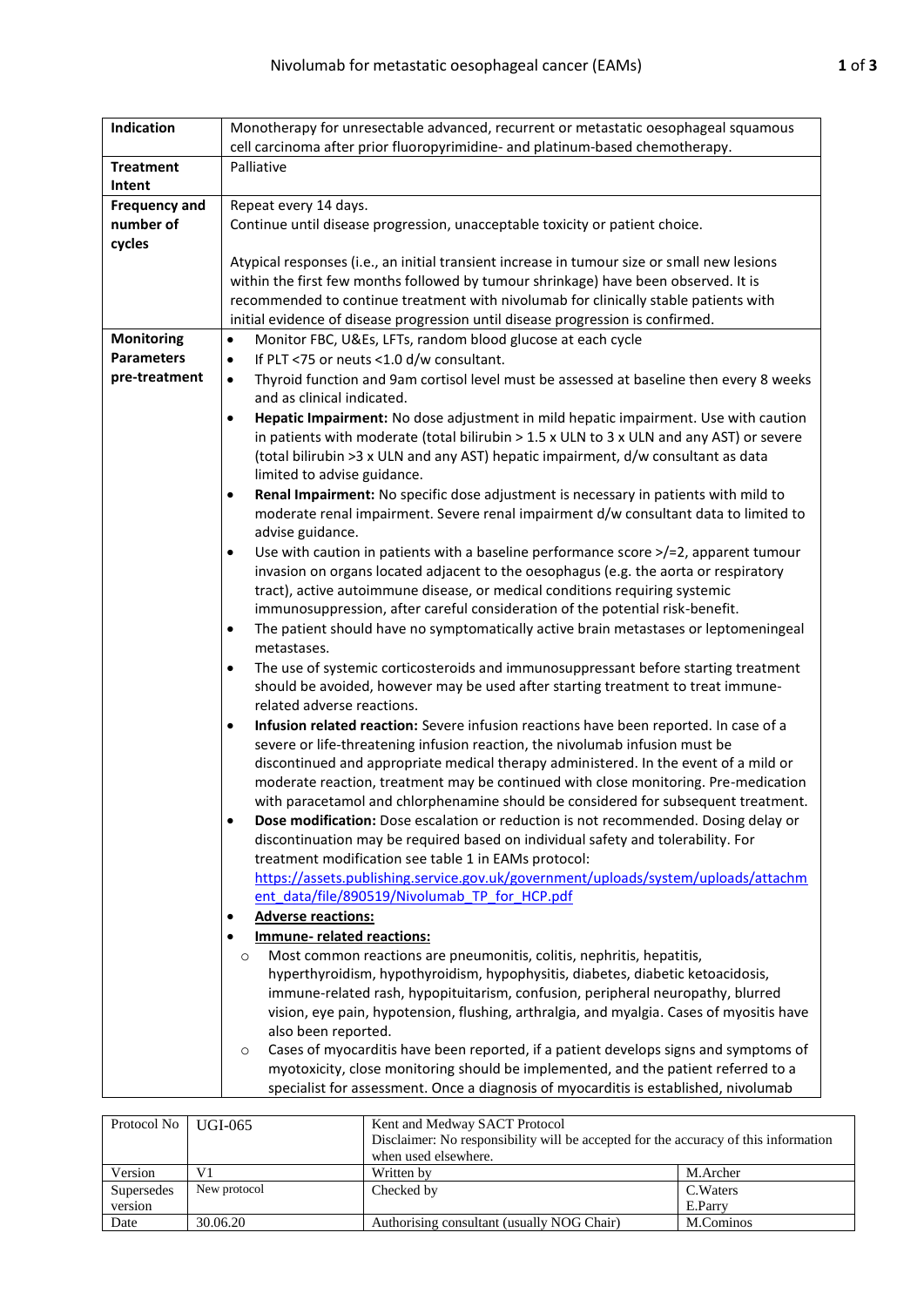|                   | should be withheld or permanently discontinued.                                                             |
|-------------------|-------------------------------------------------------------------------------------------------------------|
|                   | Treatment must be permanently discontinued for any grade 4, recurrent grade 3 (or<br>$\circ$                |
|                   | first occurrence of grade 3 if specified in EAMs protocol) or Grade 2 or 3 immune                           |
|                   | related adverse reactions that persist despite treatment modifications and any severe                       |
|                   | or life-threatening immune-related adverse reactions. Treatment must also be                                |
|                   | permanently discontinued if corticosteroid dosing cannot be reduced to < 10mg                               |
|                   | prednisolone or equivalent per day.                                                                         |
|                   | If corticosteroids are used to treat an immune related reaction they should be<br>$\circ$                   |
|                   | tapered over at least 1 month. Treatment should not be resumed while the patient is                         |
|                   | receiving immunosuppressive doses of corticosteroids or other immunosuppressive                             |
|                   | therapy. Prophylactic antibiotics should be used to prevent opportunistic infections in                     |
|                   | patients receiving immunosuppressive therapy.                                                               |
|                   | Rare cases of Steven Johnsons syndrome (SJS) and Toxic epidermal necrolysis (TEN)<br>$\bullet$              |
|                   | have been observed. If symptoms or signs of SJS or TEN appear, treatment with                               |
|                   | nivolumab should be discontinued and the patient referred to a specialised unit for                         |
|                   | assessment and treatment. If the patient has developed SJS or TEN with the use of                           |
|                   | nivolumab, permanent discontinuation of treatment is recommended.                                           |
|                   | Cytomegalovirus (CMV) infection/reactivation has been reported in patients with<br>$\bullet$                |
|                   | corticosteroid-refractory immune-related colitis. Patients on nivolumab who present                         |
|                   | with diarrhoea or other symptoms of colitis, and those who do not respond to steroid                        |
|                   | treatment for immune-related colitis, should be fully investigated.                                         |
|                   | Treatment with nivolumab may increase the risk of rejection in solid organ transplant<br>$\bullet$          |
|                   | recipients. The benefit of treatment with nivolumab versus the risk of possible organ                       |
|                   | rejection should be considered in these patients.                                                           |
|                   | Nivolumab can potentially cause fatigue in some patients and therefore use caution<br>٠                     |
|                   | when driving or using machines.                                                                             |
|                   | Each ml of nivolumab contains 0.1 mmol (or 2.5mg) sodium. To be taken into<br>٠                             |
|                   | consideration when treating patients on a controlled sodium diet.                                           |
|                   | The patient should be provided with the Patient Alert card with each prescription (to be<br>$\bullet$       |
|                   | carried until at least 5 months after the last dose of treatment).                                          |
| Post treatment    | $\bullet$<br>Patients must be advised to contact the oncology team or the 24 hour hot-line immediately they |
| observation (if   | experience any side effect, as some side effects worsen rapidly. Prompt management of side ef-              |
| required)         | fects can ensure that the patient continues with treatment.                                                 |
|                   | Patients should be monitored (for at least up to 5 months after the last dose) for immune related<br>٠      |
|                   | adverse reactions as these can occur any time during or after stopping treatment.                           |
| <b>References</b> | EAMS document https://www.gov.uk/government/publications/early-access-to-medicines-                         |
|                   | scheme-eams-scientific-opinion-nivolumab-for-treatment-of-adult-patients-with-                              |
|                   | unresectable-advanced-recurrent-or-metasta                                                                  |
|                   | KMCC protocol MULTI-001 v6                                                                                  |

NB For funding information, refer to CDF and NICE Drugs Funding List

| Protocol No   UGI-065 |              | Kent and Medway SACT Protocol                                                       |           |  |
|-----------------------|--------------|-------------------------------------------------------------------------------------|-----------|--|
|                       |              | Disclaimer: No responsibility will be accepted for the accuracy of this information |           |  |
|                       |              | when used elsewhere.                                                                |           |  |
| Version               | V1           | Written by                                                                          | M.Archer  |  |
| Supersedes            | New protocol | Checked by                                                                          | C. Waters |  |
| version               |              |                                                                                     | E.Parry   |  |
| Date                  | 30.06.20     | Authorising consultant (usually NOG Chair)                                          | M.Cominos |  |